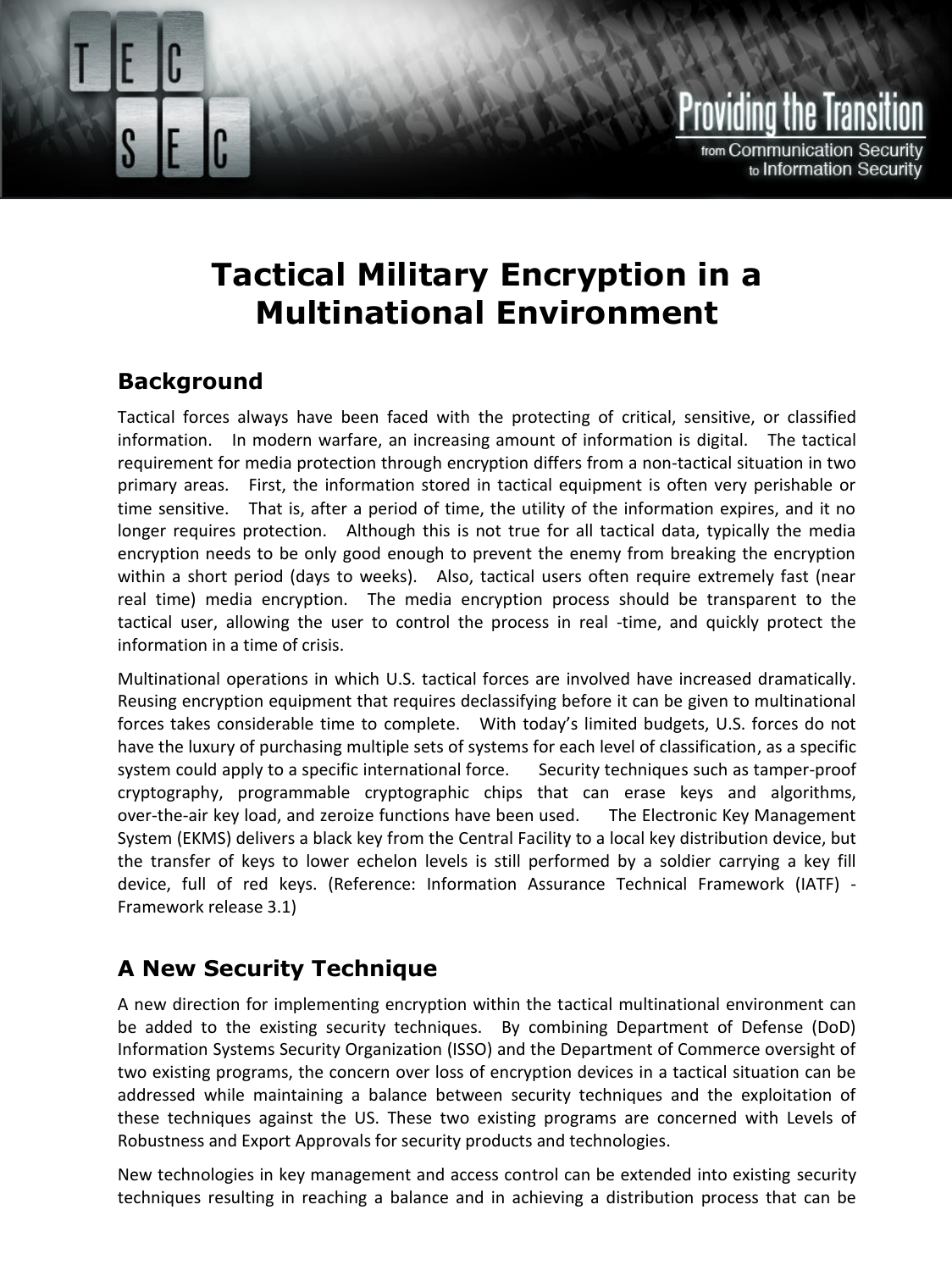extended to the lower echelon levels. Also, the combination of the two agencies oversight would address the concern over what level of security assurance is mapped into tactical multinational environments. The suggested new direction combines the Department of Commerce Export Approval with a DoD Robustness Level for commercial encryption products.

## **Export Approval**

Commercial encryption products that are to be sold and used outside of the United States must conform to the export regulations managed by the Department of Commerce. The National Security Agency (NSA) also has a role in the export licensing process. The process offers an opportunity for these agencies to determine if there is technology that should not be exported, but controlled within the US. The size of encryption key lengths within certain usages is an example of the extent of regulatory oversight. From this perspective, national security is viewed through what is established as specific technologies that would be detrimental to the national defense and need to be controlled through the export regulations. Encryption has always been regulated, not only by the US, but also by most all other nations that use encryption.

## **DoD Robustness Levels**

A Robustness Level establishes a level of security assurance to address different levels of threats, different levels of vulnerabilities, and a countermeasure valuation scheme for an Information Systems Security (INFOSEC) solution. The strategy of robustness levels deals primarily with the levels within individual security services and mechanisms, based upon information on a given value in a particular threat environment. The intent of establishing Robustness Levels is to apply an enhanced level of assurance to commercial off-the-shelf (COTS), government off-the-shelf (GOTS), and hybrid solutions.

A series of matrices have been developed through the Information Assurance Technical Framework (IATF) to establish a measure for Robustness. The degree of Robustness consists of different references such as the value of the information, the potential threat level, and the strength of the security mechanism, including an effective encryption key length and associated key management. The multinational tactical environment can be summed up in a Basic Robustness level. Of course, the tactical environment in itself also includes Secret and Below Interoperability (SABI) and Top Secret and Below Interoperability (TSABI). Since the tactical situation tends to be fluid, different Robustness levels may be in order for SABI and a more traditional high -grade encryption level such as Type 1 may be required for TSABI.

Encryption can be a further leveraging technology within Robustness levels itself. Establishing an effective key length for the symmetric key (used for encrypting the data) at 256 bits presents a high work factor to the enemy that would have to be applied to perishable tactical information. If the encryption paradigm were shifted to protecting the content as it is manifested in information, the changing mathematics of a random value that is integral to an encryption process would add another dimension to the work factor.

There are choices today to apply the encryption paradigm. Encryption can be included as a protection enhancement to a communications channel such as a Virtual Private Network (VPN) or a protection mechanism with an Internet protocol such as Secure Sockets Layer (SSL). Encryption may also be bound to the virtual object. Encryption can be a black box that is put on